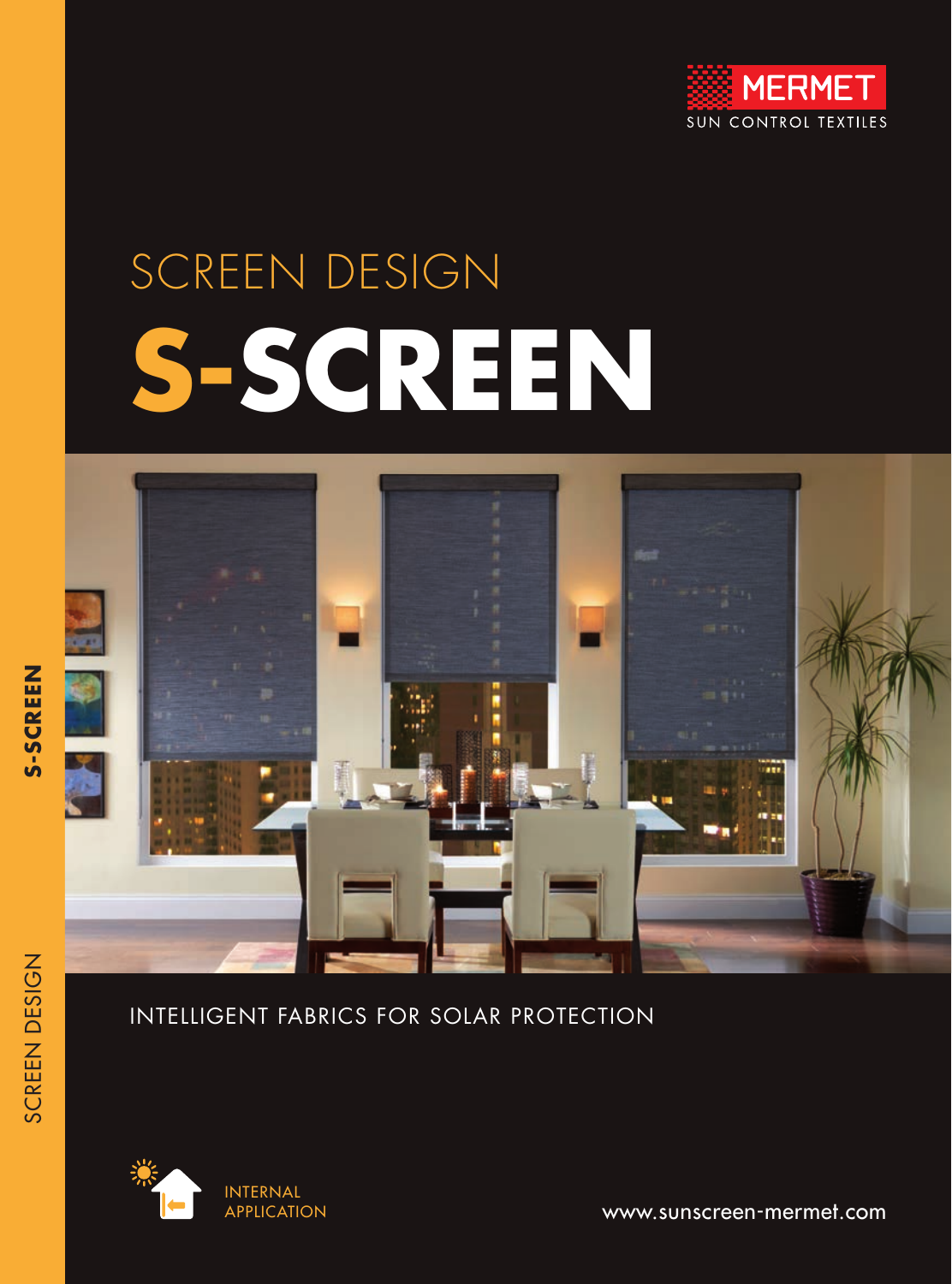### FABRIC WITH A WOVEN WOOD DESIGN AND A NATURAL AESTHETIC

# UNIQUE AESTHETIC WITH A **DECORATIVE** DESIGN

**310** CM

EXTRA WIDE WIDTH

**EXCELLENT GLARE CONTROL:** up to 95% OF LIGHT RAYS **FILTERED** (Tv =  $5\%$ )

 $\blacksquare$  Good VISION TOWARD THE OUTSIDE with INCOMING NATURAL LIGHT to improve the energy efficiency of buildings

**n** THERMAL COMFORT: up to 83% of solar energy eliminated (gtot =  $0.17 /$  glazing g =  $0.32$  and U =  $1.1 \text{ W/m}^2\text{K}$ )

6 ON TREND COLOURS available in 310 cm width

■ High mechanical resistance and good dimensional stability

#### TECHNICAL DATA

| <b>S-SCREEN</b>                                                |                                                                                                                                         |               |                    |  |  |  |
|----------------------------------------------------------------|-----------------------------------------------------------------------------------------------------------------------------------------|---------------|--------------------|--|--|--|
| Composition                                                    | 33,6% Fibreglass - 59,6% PVC - 6,8% Polyester                                                                                           |               |                    |  |  |  |
| Fire, smoke classification<br>and other official test reports* | <b>FR (USA) - NFPA 701</b><br><b>BS</b> (GB) - 5867                                                                                     |               |                    |  |  |  |
| Health, safety                                                 | Greenguard <sup>®</sup> GOLD: Guarantee of indoor air quality (VOC)<br>Antibacterial: More than 99% of bacteria destroyed - ASTM E 2180 |               |                    |  |  |  |
| <b>Openness factor</b>                                         | 4%                                                                                                                                      |               |                    |  |  |  |
| UV screen                                                      | Up to 96%                                                                                                                               |               |                    |  |  |  |
| <b>Width</b>                                                   | 310 cm                                                                                                                                  |               |                    |  |  |  |
| Weight/m <sup>2</sup>                                          | 630 g $\pm$ 5% - ISO 2286 - 2                                                                                                           |               |                    |  |  |  |
| <b>Thickness</b>                                               | $0,93$ mm $\pm$ 5% - ISO 2286 - 3                                                                                                       |               |                    |  |  |  |
| <b>Colour Fasteness to light</b> (scale of 8)                  | 7/8 - ISO 105 B02                                                                                                                       |               |                    |  |  |  |
| <b>Mechanical resistance</b>                                   | <b>Breaking</b>                                                                                                                         | <b>Tear</b>   | Folding            |  |  |  |
| Warp                                                           | $> 90$ daN/5 cm                                                                                                                         | $\geq$ 6 daN  | $\geq$ 20 daN/5 cm |  |  |  |
| Weft                                                           | > 230 daN/5 cm                                                                                                                          | $\geq$ 15 daN | $\geq$ 20 daN/5 cm |  |  |  |
|                                                                | <b>ISO 1421</b>                                                                                                                         | EN 1875-3     | ISO 1421**         |  |  |  |
| <b>Elongation</b> (warp and weft)                              | $< 10\% - ISO 1421$                                                                                                                     |               |                    |  |  |  |
| Packaging                                                      | Rolls of 20 lm                                                                                                                          |               |                    |  |  |  |
| Making up                                                      | Advice note on request                                                                                                                  |               |                    |  |  |  |

This product's technical data are in conformity with this brochure as of the date of publication. MERMET SAS reserves the right to change the technical data; only those provided on the company's website www.sunscreen-mermet.com shall be deemed to be authentic. Where applicable, MERMET SAS also reserves the right to withdraw this product from sale should any of the technical properties or characteristics set out above prove to be inadequate or rendered impossible as a result of a change in regulations or in knowledge or understanding.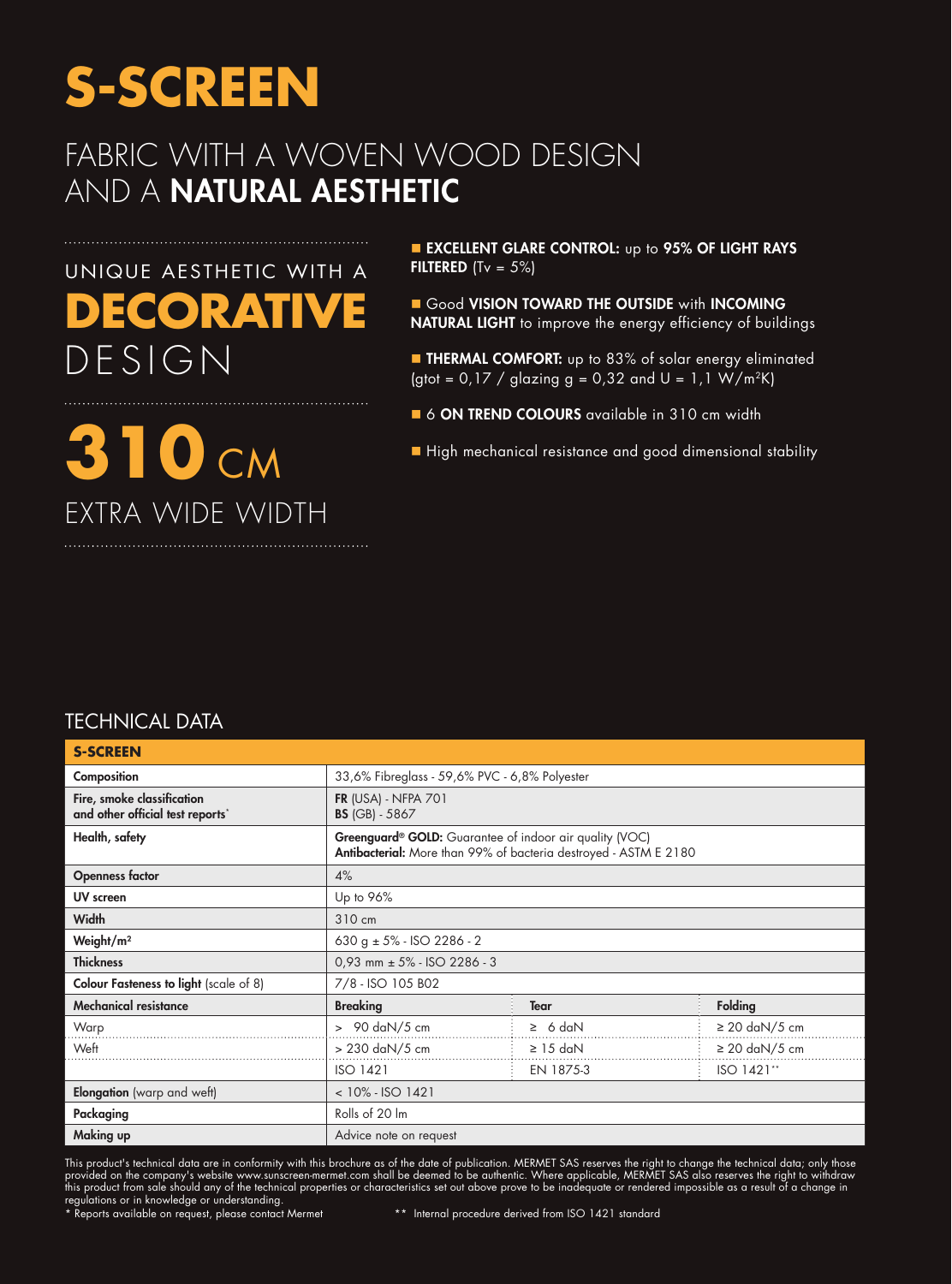

#### SERVICE O

- $\blacksquare$  Calculation of solar factor gtot (glazing + blind)
- Spectral values and thermal & optical factors available on request
- Specification sheet
- A4 samples and prototypes
- **n** Training on fabrics functionality

#### $\sum_{i=1}^{n}$ WIDTH: 310 CM $\circ$  $\infty$ v. WIDTH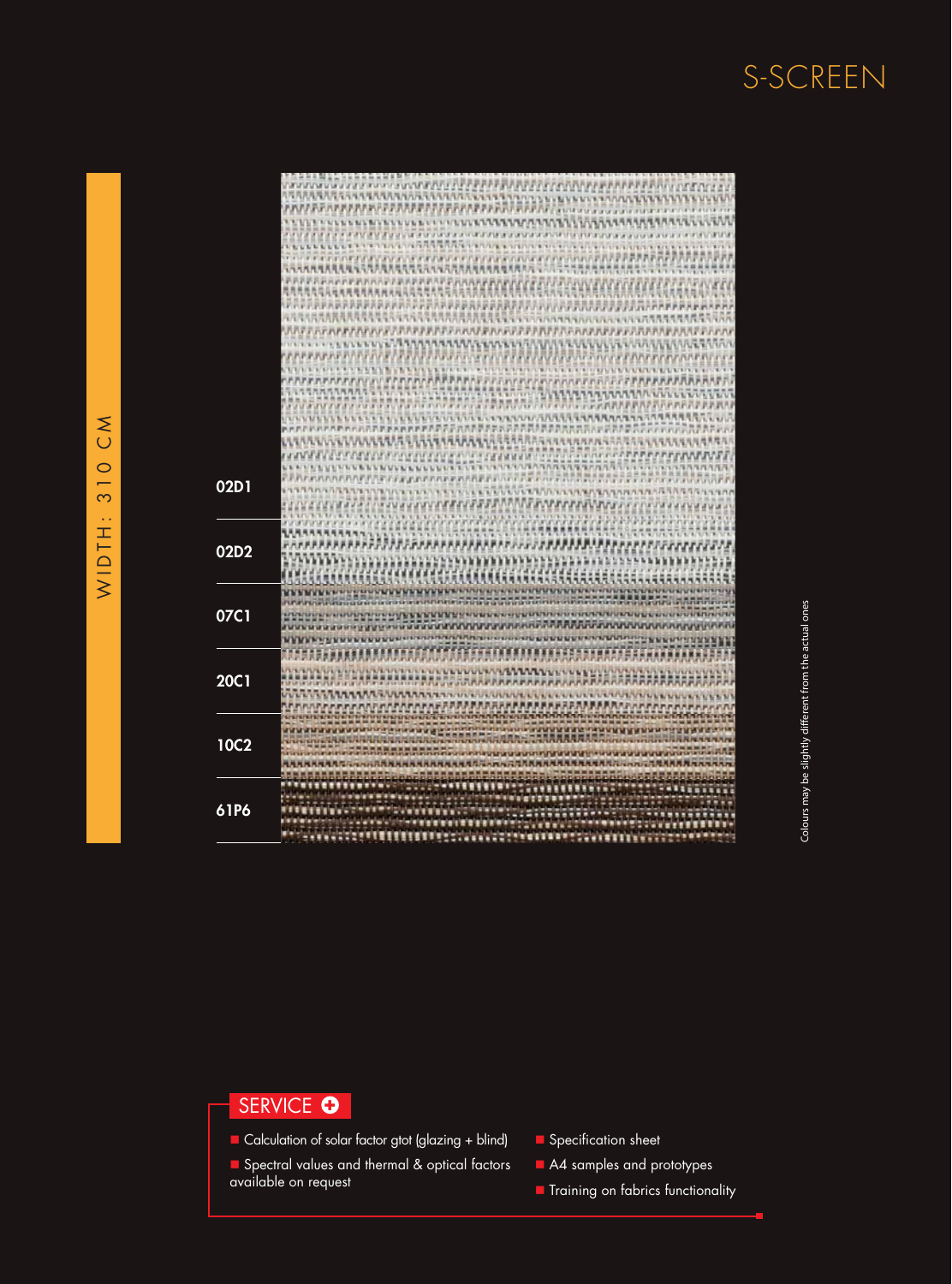| <b>STREET</b>                                                                                                                                                                                                                                 |
|-----------------------------------------------------------------------------------------------------------------------------------------------------------------------------------------------------------------------------------------------|
| <b>AAAAAAAAAAAAAAAA</b><br>mm                                                                                                                                                                                                                 |
| RREPORTERUNG ERFEITETTE GETTEN GETTEGEN DIE EINE EINE GEREICHTEN EINE EINE EINE EINE<br>stsiyardı                                                                                                                                             |
|                                                                                                                                                                                                                                               |
|                                                                                                                                                                                                                                               |
|                                                                                                                                                                                                                                               |
|                                                                                                                                                                                                                                               |
|                                                                                                                                                                                                                                               |
| 17979                                                                                                                                                                                                                                         |
|                                                                                                                                                                                                                                               |
| <b>BERT</b>                                                                                                                                                                                                                                   |
| ,,,,,,,,,,,,,,,,,,,,,,,,,,,,,,,,,,,,,                                                                                                                                                                                                         |
|                                                                                                                                                                                                                                               |
| <b><i><u><u> ANTERNATION AND ANTESTIMATE</u></u></i></b><br><b>ALCOHOL</b>                                                                                                                                                                    |
| <b>STATEFORD STATEFORD STATEFORD STATEFORD AND ALL AND STATEFORD STATEFORD STATEFORD STATEFORD STATEFORD STATEFORD STATEFORD STATEFORD STATEFORD STATEFORD STATEFORD STATEFORD STATEFORD STATEFORD STATEFORD STATEFORD STATEFORD</b><br>57579 |
| 风光的                                                                                                                                                                                                                                           |
| <b>BEFREITEREN</b><br><b><i><u>A A constantino de la constantida de la constantida de la constantida de la constantida de la constantida de la</u></i></b>                                                                                    |
|                                                                                                                                                                                                                                               |
| <b>VSENSIVE ACTIVITY OF CONTRACTOR CONSISTENTIAL</b>                                                                                                                                                                                          |
| 11, 11, 11,                                                                                                                                                                                                                                   |
| <b>BRAARAAAAAAAAAAAAAAAAAAAAAAAAA</b>                                                                                                                                                                                                         |
|                                                                                                                                                                                                                                               |
|                                                                                                                                                                                                                                               |
| <b>SECURENCE SECOND STATE REVENUE AT A TELEVISION</b>                                                                                                                                                                                         |
| 調局                                                                                                                                                                                                                                            |
| <br><b>SPATE</b>                                                                                                                                                                                                                              |
| <b>POSTER PRODUCTION CONTRACTOR</b><br>คลินที่สุดจากเกล่าการทำงานของเขาจากจากจากเกิดขึ้นขอ                                                                                                                                                    |
| <b>MACHINES ACTIVITY OF STREET AND A REPORTED ASSESSED.</b>                                                                                                                                                                                   |
|                                                                                                                                                                                                                                               |
| <b>WENTHERN CONTRACTORSHIPS</b><br><b>PERPERTY APPROXIMATE A PERSONAL PROPERTY</b>                                                                                                                                                            |
| <b>AND</b>                                                                                                                                                                                                                                    |
| <b>The proprieties in the contraction of the proprieties of the contraction of the contraction of the contraction</b><br>n.nr                                                                                                                 |
|                                                                                                                                                                                                                                               |
| <b><i>IVERSIVE</i></b>                                                                                                                                                                                                                        |
| <b>PERMITTENTALISM</b><br><b>MAMMAD A PERSONAL PROPERTY AND INCOME.</b><br><b>Viii</b>                                                                                                                                                        |
| <b>WERE PRESENTED FOR ASSAULT AND RESIDENCE</b><br><b>WAINTED</b>                                                                                                                                                                             |
|                                                                                                                                                                                                                                               |
| <b>MAAAAAAAANAAAA</b> A<br><b>ARABAAAAAAAAABARAAAAAA</b>                                                                                                                                                                                      |
|                                                                                                                                                                                                                                               |
|                                                                                                                                                                                                                                               |
| <b>ALLEY</b>                                                                                                                                                                                                                                  |
|                                                                                                                                                                                                                                               |

07C1

#### THERMAL AND OPTICAL FACTORS in the European standard EN 14501

| <b>S-SCREEN - OF 4%</b> | <b>Thermal factors</b> |           |           |                                        |                                      | <b>Optical factors</b> |
|-------------------------|------------------------|-----------|-----------|----------------------------------------|--------------------------------------|------------------------|
|                         | <b>Fabric</b>          |           |           | Fabric + Glazing / gtot internal blind |                                      | Tv                     |
| <b>Colours</b>          | <b>Ts</b>              | <b>Rs</b> | <b>As</b> | $C: gy = 0.59$                         | $D : gv = 0,32$                      |                        |
| 02D1 Porcelain          | 11                     | 57        | 32        | $0,34$ <b><math>\odot</math></b>       | $0.17$ <b><math>\odot</math></b>     | 11                     |
| 02D2 Marble             | 9                      | 48        | 43        | $0,38$ $\bullet$                       | $0.29$ <b><math>\odot</math></b>     | Q                      |
| 20C1 Jute               | 10                     | 43        | 47        | $0,41$ $\bullet$                       | $0.22$ <b><math>\odot</math></b>     | Q                      |
| <b>10C2 Cork</b>        | 9                      | 32        | 59        | $0,46$ $\bullet$                       | $0,24$ <sup><math>\odot</math></sup> | 8                      |
| 07C1 Granite            | 8                      | 30        | 62        | $0,46$ $\bullet$                       | $0,25$ <b><math>\odot</math></b>     |                        |
| 61P6 Sesame             | 5                      | 14        | 81        | $0.52$ O                               | $0.29$ <b><math>\odot</math></b>     | 5                      |

gv = 0,59: Solar factor of standard glazing (C), low-emission 4/16/4 double glazing filled with Argon (U value thermal transmittance = 1,2 W/m²K). gv = 0,32: Solar factor of standard glazing (D), reflecting low-emission 4/16/4 double glazing filled with Argon (U value thermal transmittance = 1,1 W/m²K).

Comfort classification according to EN 14501 standard: @very little effect @little effect @moderate effect @good effect @very good effect

Samples tested according to EN 14500 standard defining the measurements and calculation methods as specified in the standard EN 13363-2 "Solar protection devices combined with glazing calculation of solar and light transmittance - part 2: EN 13363-2 detailed method" and EN 410 "Glass in building - Determination of luminous and solar characteristics of glazing".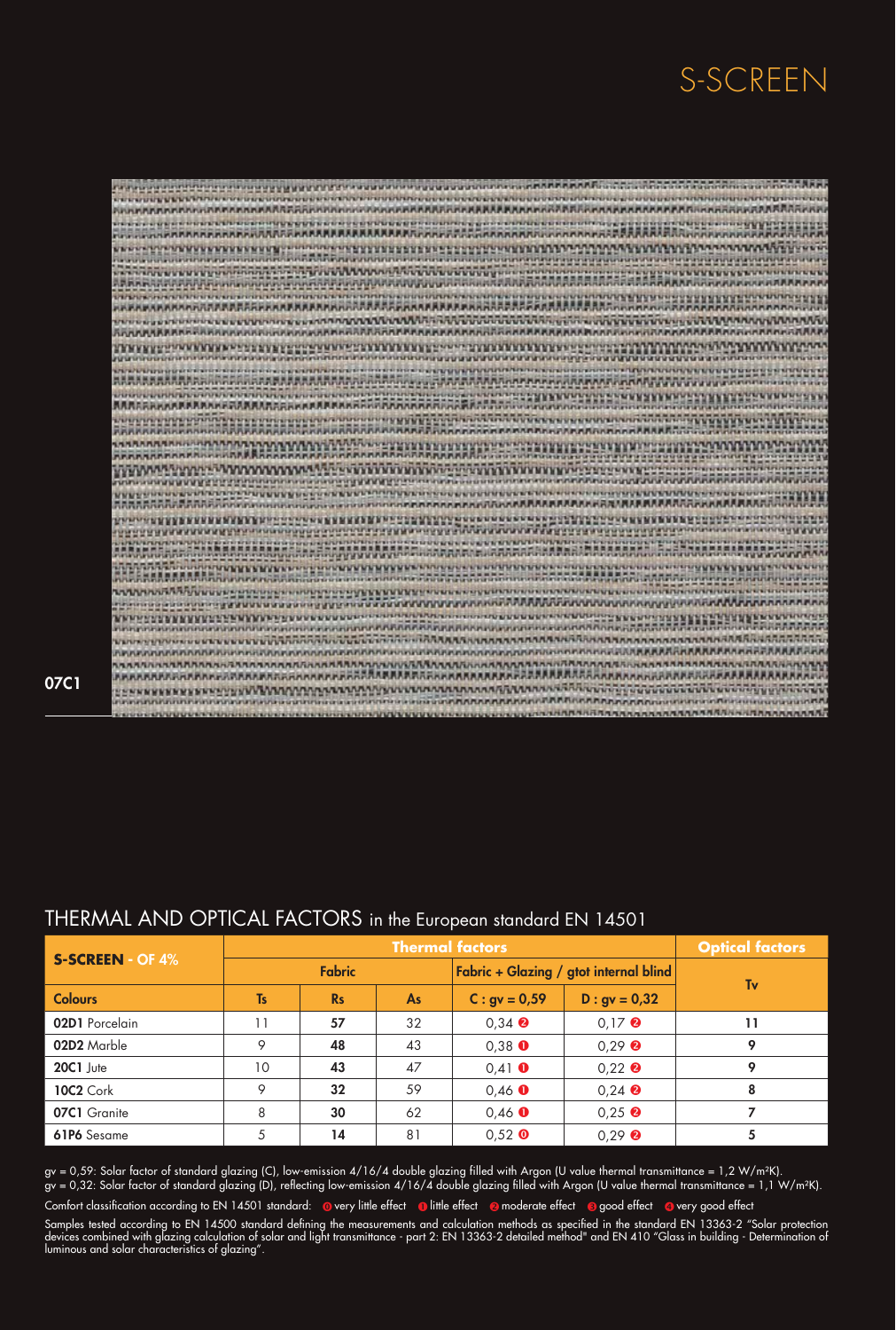